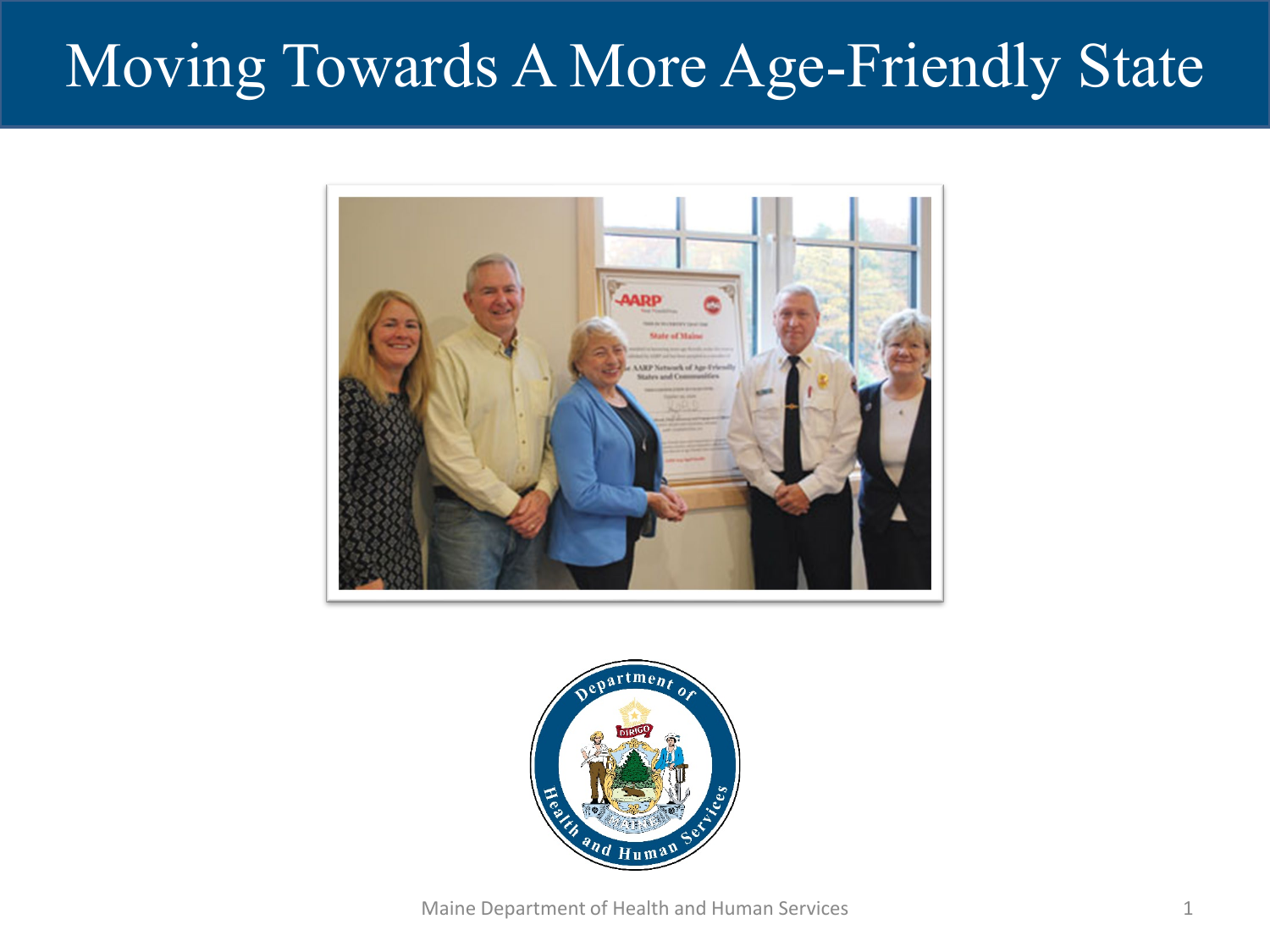# Getting Started

- $\triangleright$  In 2019, Maine was designated as an Age-Friendly State, joining many cities and communities across the globe who are committed to becoming more inclusive of people of all ages
- Maine is now part of the AARP's *Network of Age-Friendly States and Communities* and the World Health Organization's *Global Network for Age-Friendly Cities and Communities*
- $\triangleright$  Joining this network is just the first step in a multi-year process
- Age-Friendly states and communities are encouraged to **plan** and **implement strategies** that best fit the assets and opportunities of their state and community, as well as embrace and assess multiple domains of livability

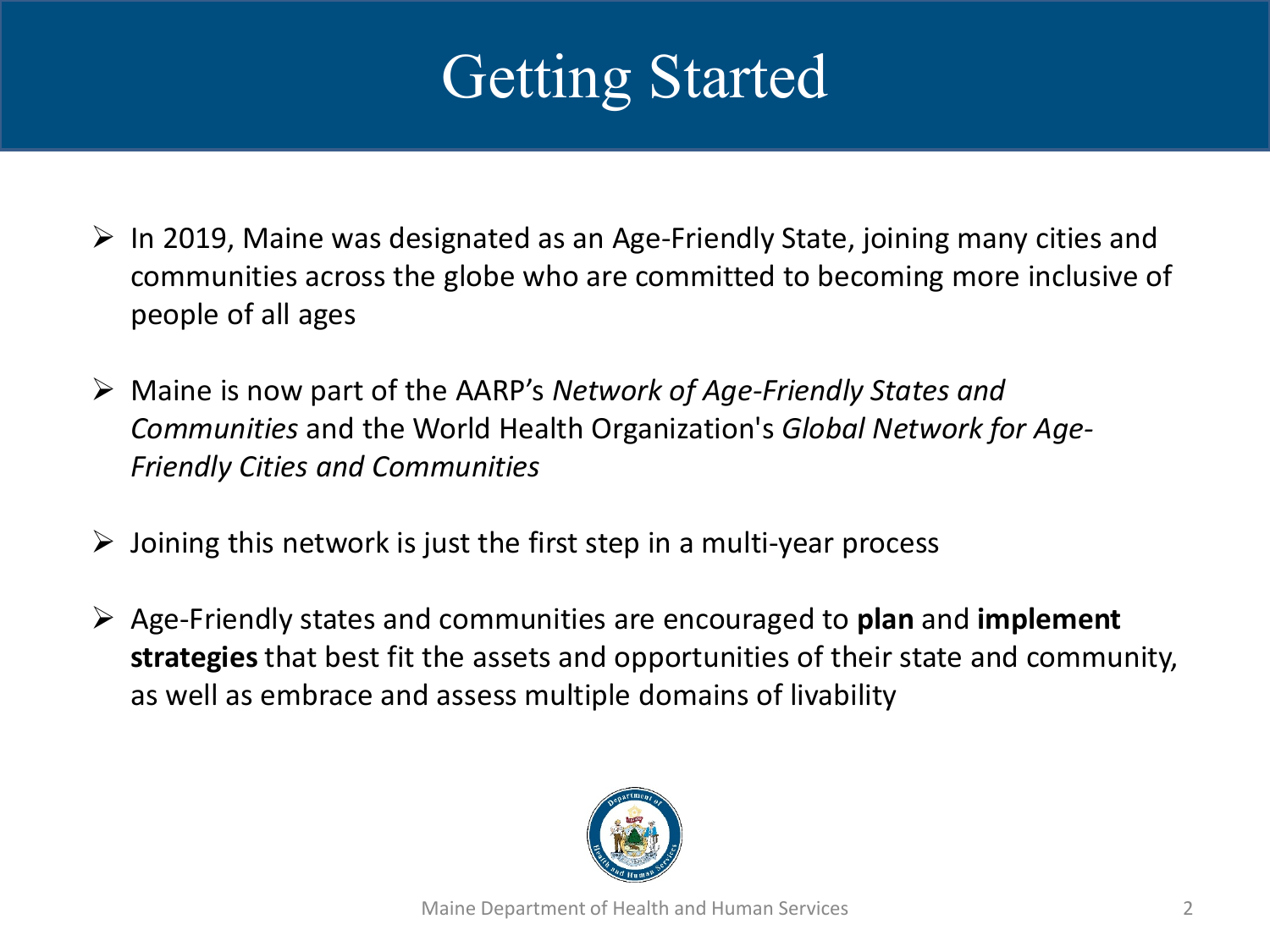# Getting Started

- $\triangleright$  OADS, as the Age-Friendly lead, brought together six State agencies (Maine State Housing and the Departments of Agriculture, Conservation, and Forestry; Health and Human Services; Labor; Public Safety; and Transportation)
- $\triangleright$  Additionally, a stakeholder group of more than 50 organizations and individuals statewide



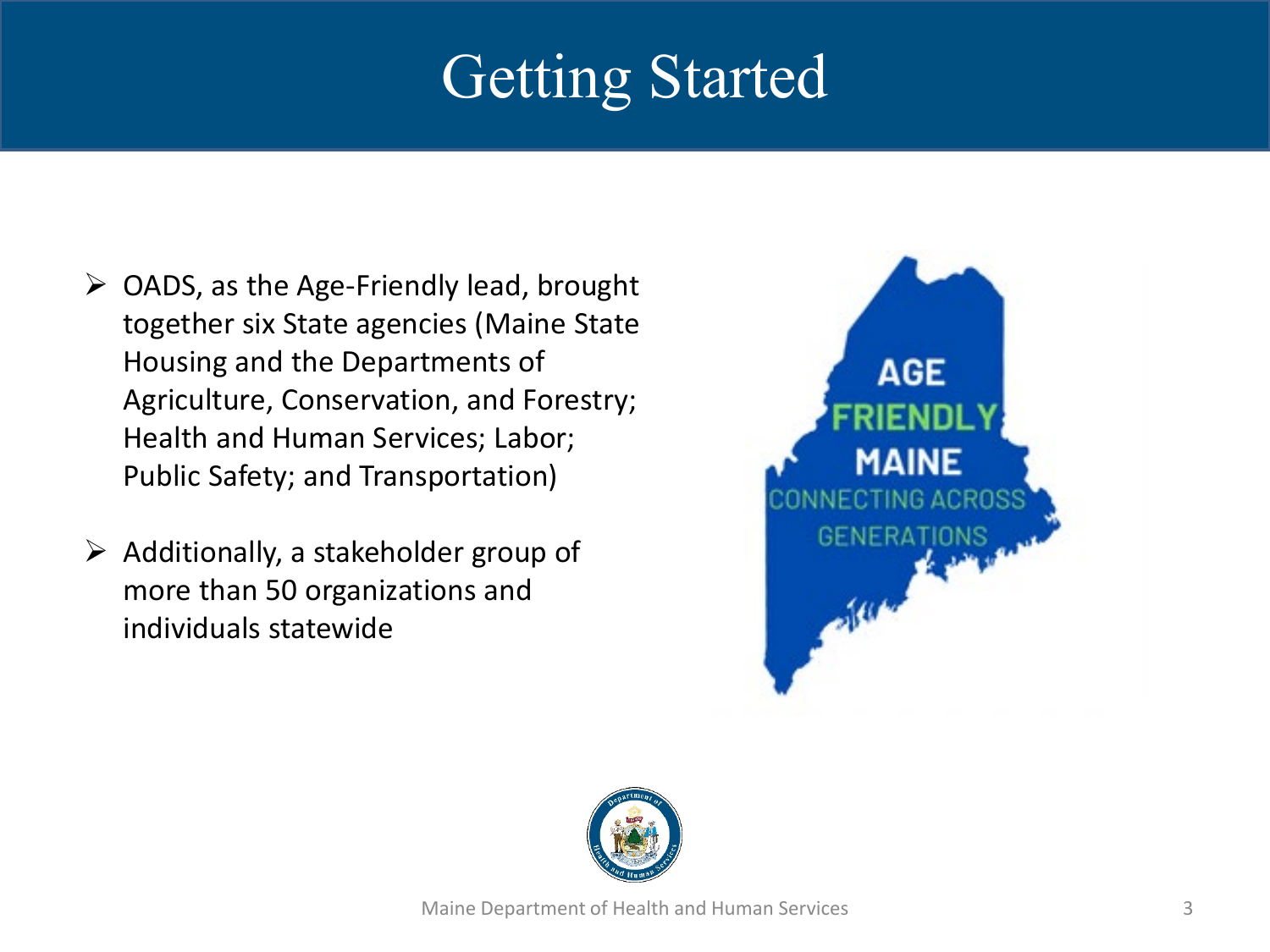## Plan Released

The plan was released in January of 2021

- $\checkmark$  With an announcement and press release by Governor Mills
- *"Maine has the oldest population in the nation. If you, like some, react to that fact with sympathy for our graying state, I invite you instead to see as I do: a unique opportunity."*



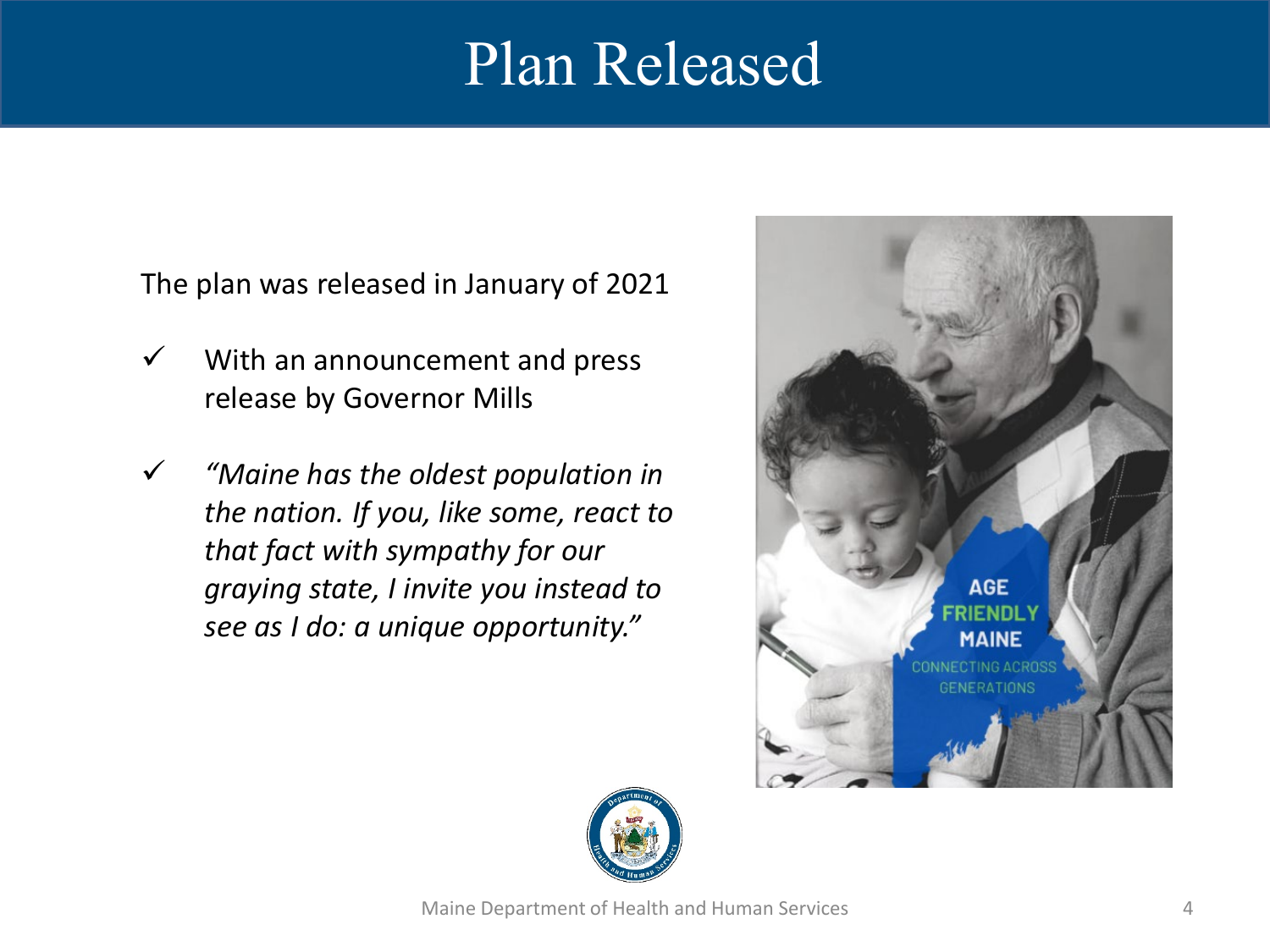### Respect, Equity & Social Engagement



#### Sub-Domains:

- Expand Opportunities for Inclusion and Diversity
- Enhance Efforts to Preserve and Support Autonomy
- $\triangleright$  Promote Volunteerism and Community Service

#### **Example Strategic Objective:**

Raise awareness of, and combat ageism, by supporting current and emerging best practices of inclusion, interdependence, self-determination, cultural empathy, communication about reducing systemic bias, and respect for the inherent abilities of each person to contribute to society

### Accessible Communication & Information



#### Sub-Domains:

- Support Access to High-Speed Internet & Cellular Service
- Strengthen No Wrong Door Approaches to Access Services

#### **Example Strategic Objective:**

5 Work with existing stakeholder groups and committees to leverage their expertise and connections to strengthen a No Wrong Door approach for local libraries, faith-based organizations, Social Security offices, community-based organizations and town halls/offices, while encouraging multiple methods of communication to increase accessibility.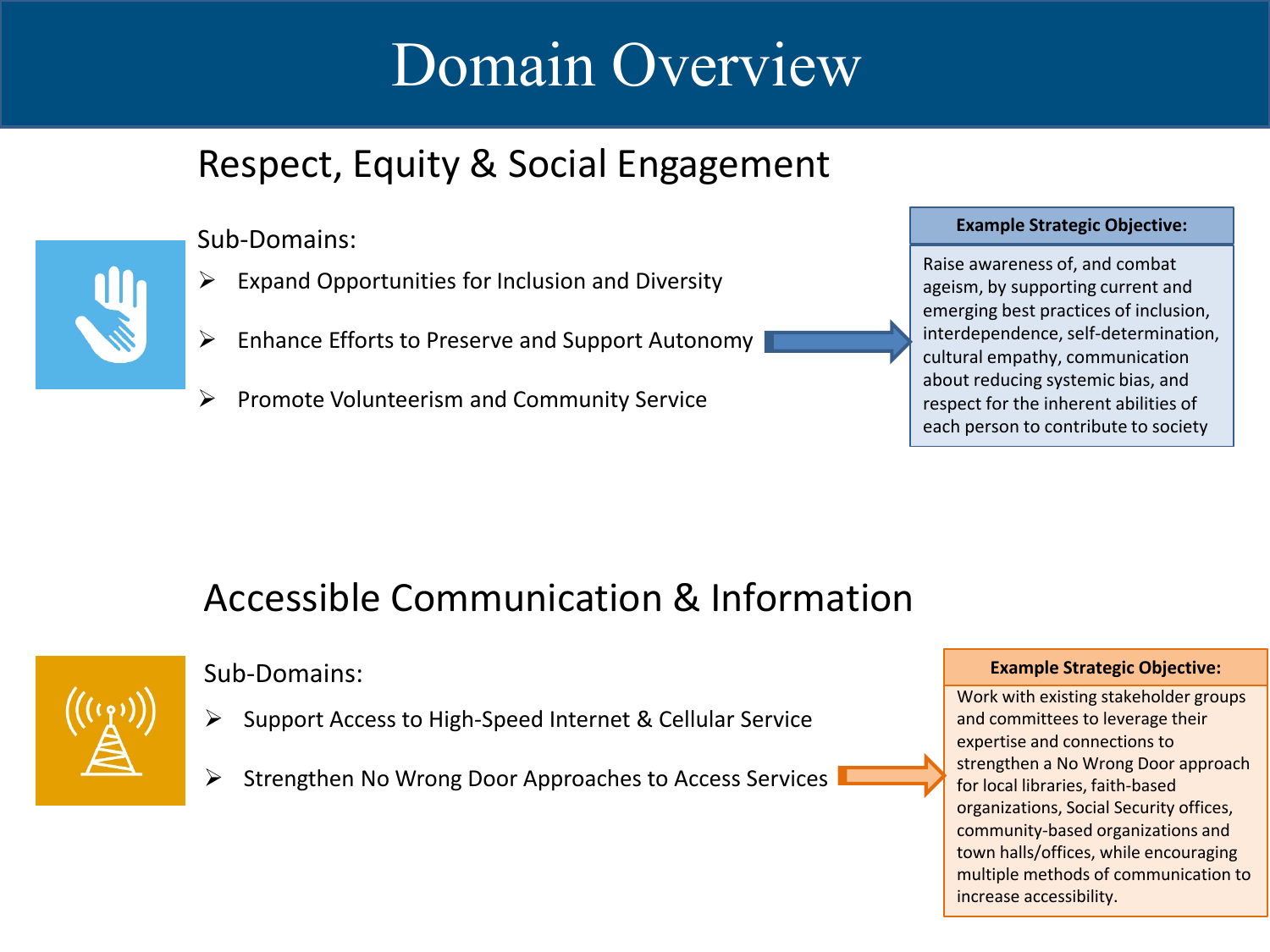### Health Coverage, Health Care, Healthy Aging & Supportive **Services**



#### Sub-Domains:

- $\triangleright$  Protect Access to Health Care
- $\triangleright$  Promote Access to and Coordinate Community-Based Supportive Services with Health Care Services
- 

#### **Example Strategic Objective:**

Implement the provisions of the Made for Maine Health Coverage Act to promote affordable health coverage for all Mainers, including older adults

#### **Example Strategic Objective:**

Promote Healthy Aging **Improve Maine's infrastructure for** that promotes brain health, increase cognitive screening, and expand development support of supportive services for those with ADRD and their caregivers.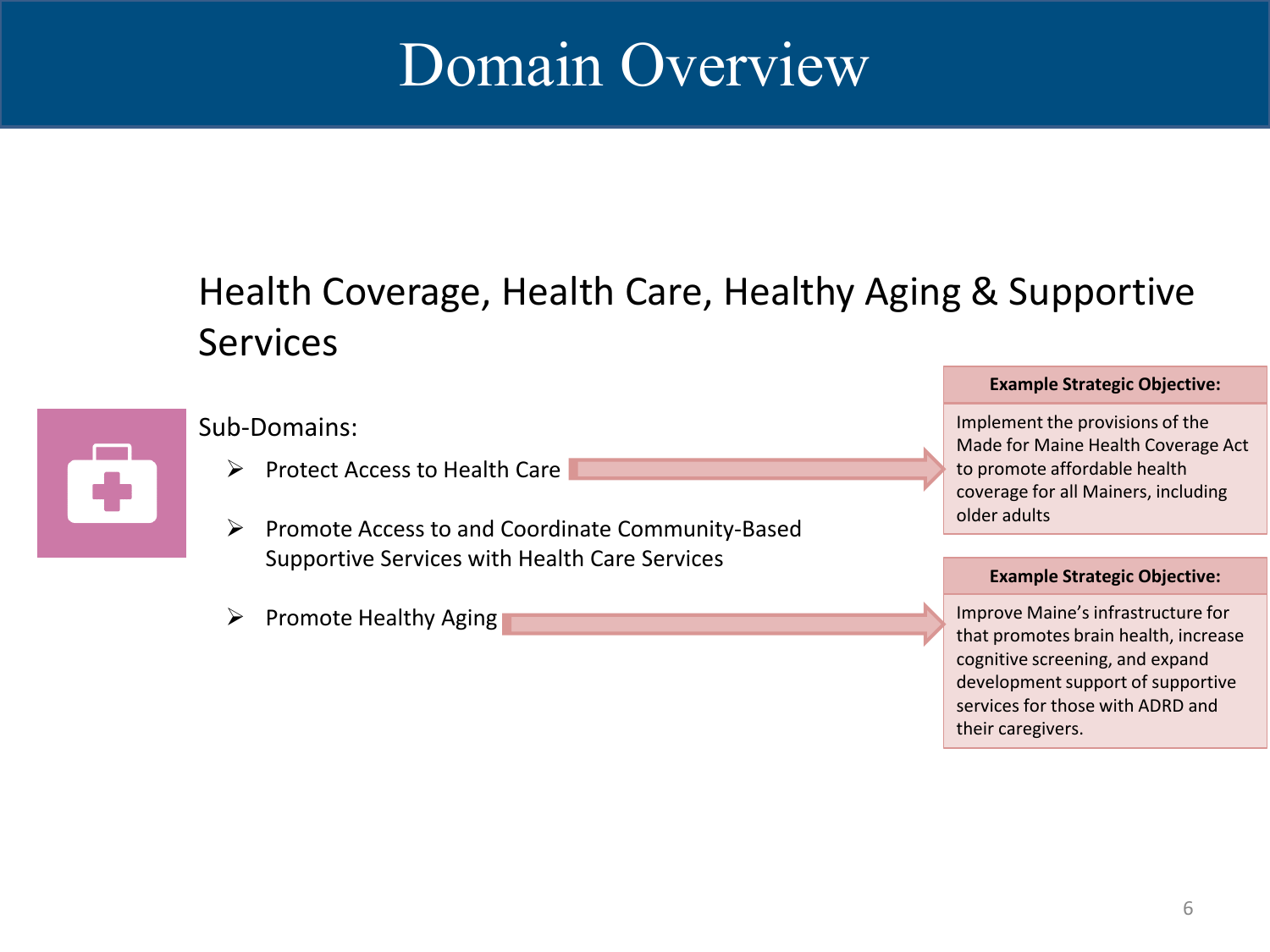### Employment & Financial Security



#### Sub-Domains:

- $\triangleright$  Embrace an Aging Workforce
- Enhance Access to Financial Information, Tools, & Resources
- $\triangleright$  Protect Older Mainer's Income Security

#### **Example Strategic Objective:**

Support employers to attract and retain older workers through education about innovative approaches that are appealing, including encouragement, direct support, physical workplace accommodations, flexible work arrangements, and mentoring opportunities.

### Housing



Sub-Domains:

- Promote Accessible and Affordable Housing
- $\triangleright$  Strengthen Resources that Allow Mainers to Remain at Home

**Example Strategic Objective:**

Explore novel approaches to housing that provide options for individuals to remain in the communities of their choice and in settings such as shared housing or accessory dwelling units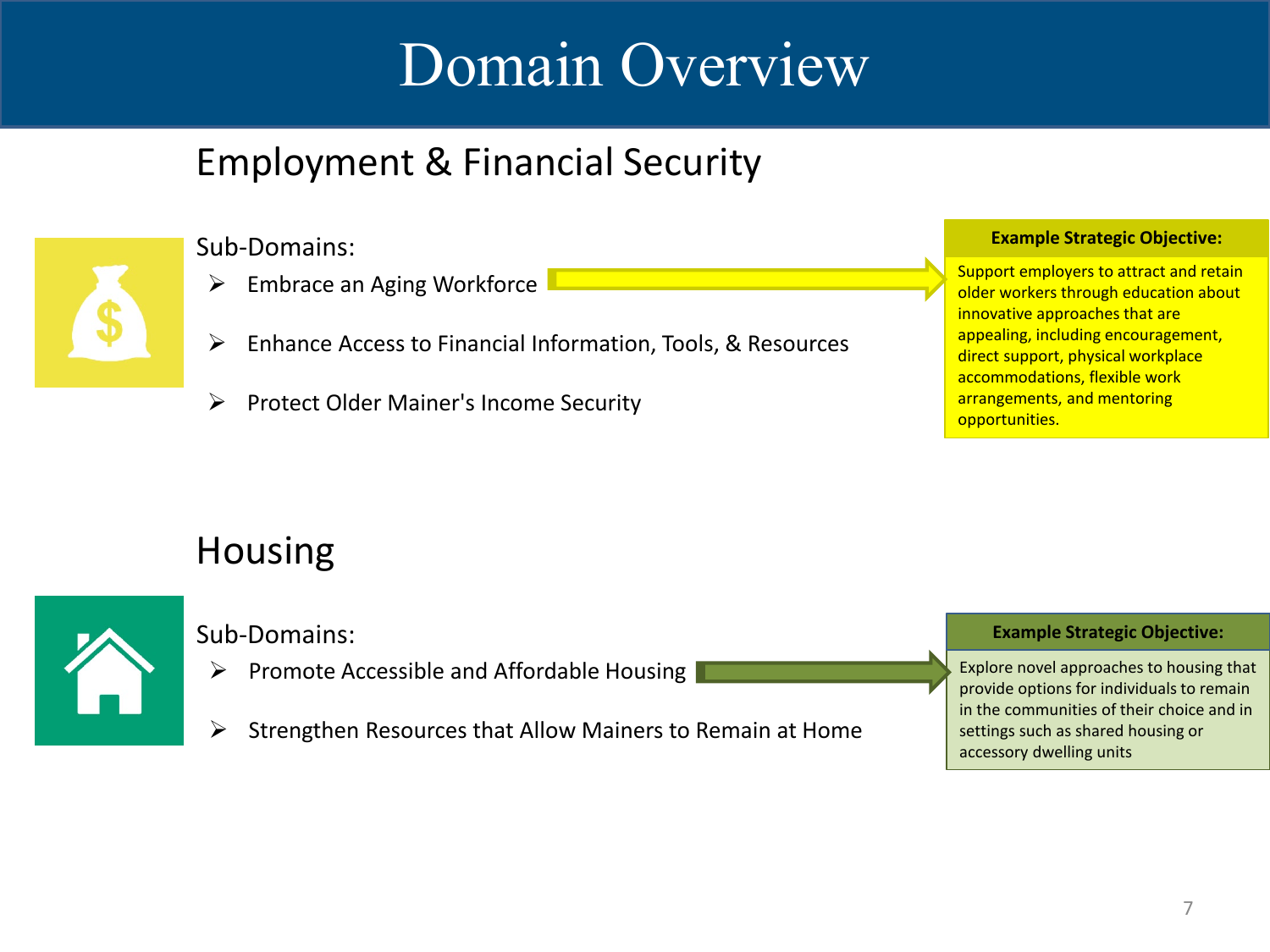### **Transportation**

#### Sub-Domains:

- Support Access to Transportation
- Develop Alternatives to Driving

#### **Example Strategic Objective:**

Increase support for Maine's network of volunteer driver organizations through programs such as the Maine Department of Transportation Technical Assistance Program

### Natural Resource Management, Outdoor Spaces and Recreation

Sub-Domains:

- Promote Accessible Outdoor Recreation Areas
- $\triangleright$  Safety and Succession Planning for Farmers & Woodland Owners

**Example Strategic Objective:**

Enhance/increase interpretive information for older recreationists on cultural, historic, and wildlife resources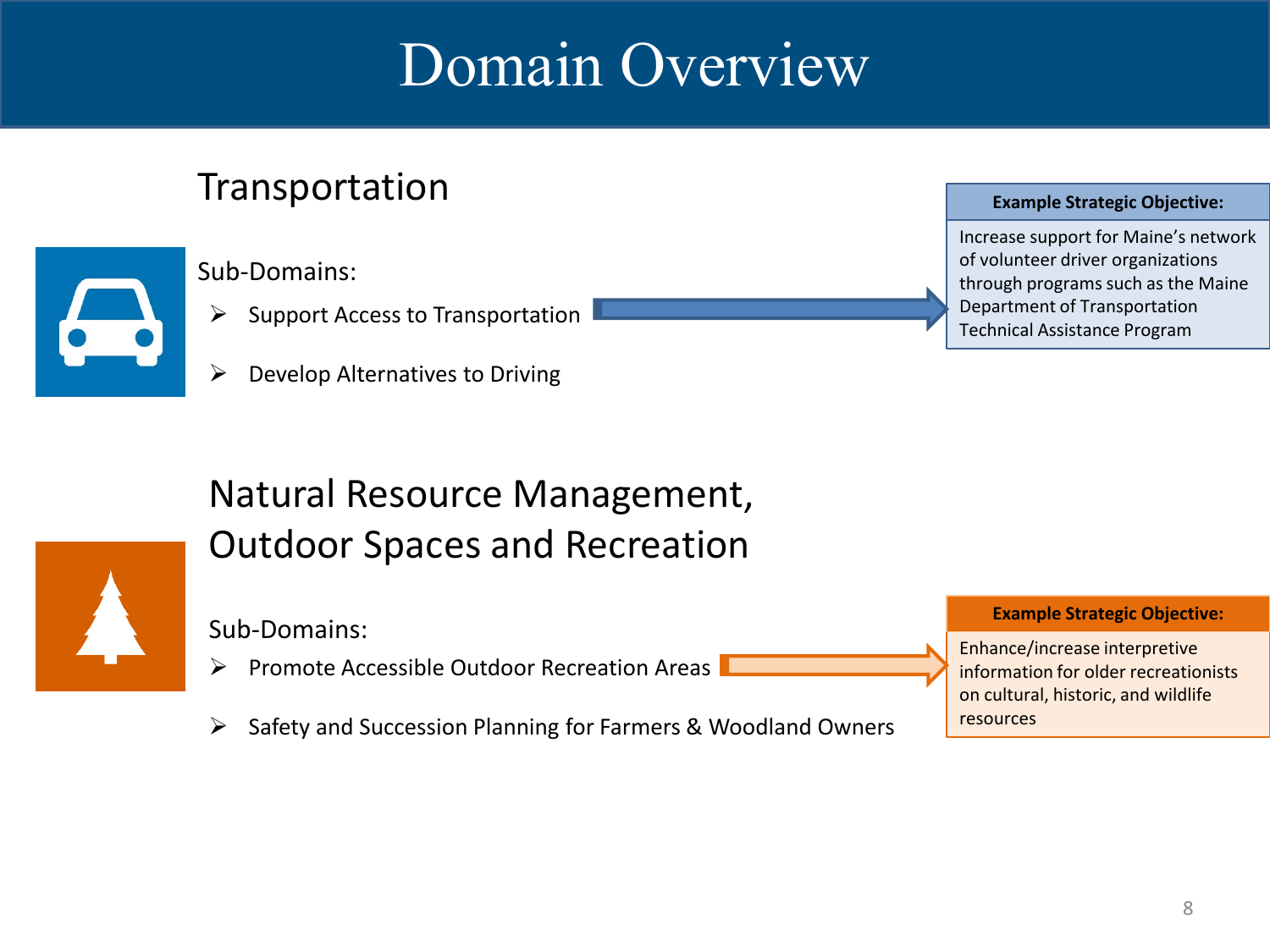# What Can You Do?

- $\triangleright$  Share the plan to the organizations you belong to
- $\triangleright$  Choose 1 or more domains that you would like to work on
- $\triangleright$  Create a local project or initiative that advances one or more of the strategic objectives within the domain
- Ext us know what you're doing! Email [joseph.zamboni@maine.gov](mailto:joseph.zamboni@maine.gov)

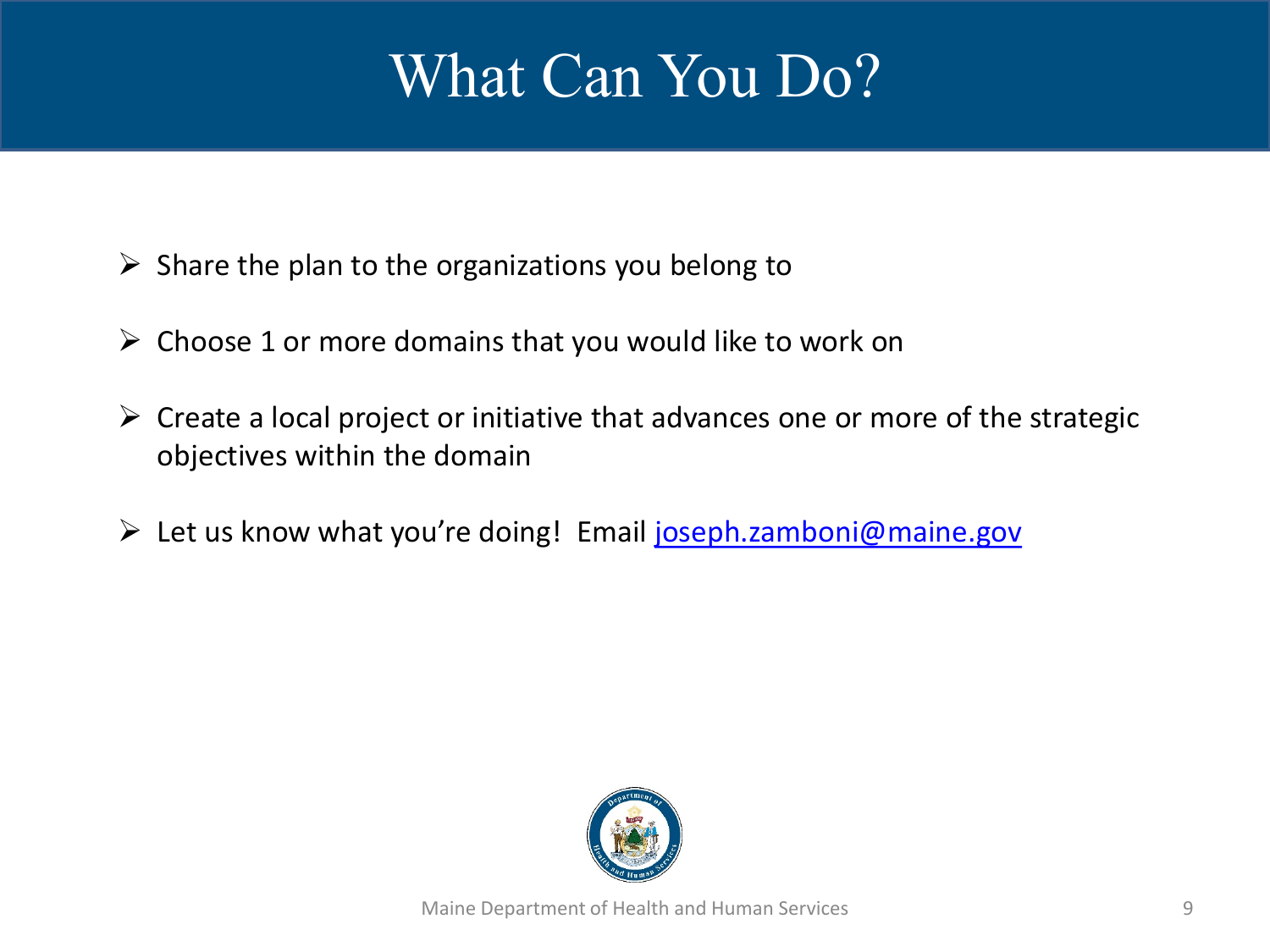# Age-Friendly Next Steps

We will continue this work through 2021 with:

- $\checkmark$  Community awareness sessions (invite us!)
- $\checkmark$  A dashboard with correlating data, and
- $\checkmark$  Periodic Steering Committee (Maine State Departments) and Advisory Group meetings

|                                          | <b>STATE OF MAINE</b>                                                                                                                                                                                                                                                                                                                                                                        |                       |
|------------------------------------------|----------------------------------------------------------------------------------------------------------------------------------------------------------------------------------------------------------------------------------------------------------------------------------------------------------------------------------------------------------------------------------------------|-----------------------|
|                                          | <b>OFFICE OF THE GOVERNOR</b>                                                                                                                                                                                                                                                                                                                                                                |                       |
|                                          | <b>1 STATE HOUSE STATION</b>                                                                                                                                                                                                                                                                                                                                                                 |                       |
|                                          | AUGUSTA, MAINE                                                                                                                                                                                                                                                                                                                                                                               |                       |
| Janet T. Mills                           | 04333-0001                                                                                                                                                                                                                                                                                                                                                                                   |                       |
| GOVERNOR                                 |                                                                                                                                                                                                                                                                                                                                                                                              |                       |
|                                          | January 14, 2021                                                                                                                                                                                                                                                                                                                                                                             |                       |
| Dear Citizens of Maine,                  |                                                                                                                                                                                                                                                                                                                                                                                              |                       |
|                                          | Maine has the oldest population in the nation. If you, like some, react to that fact with sympathy<br>for our graying state, I invite you instead to see it as I do: a unique opportunity.                                                                                                                                                                                                   |                       |
| stand in the way of their success.       | Our older adults are valuable assets - key to diversifying our economy, strengthening our<br>workforce, and creating a brighter future for our state. But we must overcome obstacles that                                                                                                                                                                                                    |                       |
| their savings to sweet-talking scammers. | Every day some older adults in Maine struggle to steer wheelchairs through narrow hallways or<br>climb steep stairs with aching knees. Some are breaking pills into smaller doses to stretch the<br>medicine they need or putting on another sweater to avoid turning up the heat. Some are losing                                                                                           |                       |
|                                          | Under my Administration, Maine is taking steps to address the barriers that prevent older<br>residents from living safely in the homes and communities they love.                                                                                                                                                                                                                            |                       |
|                                          | We released \$15 million in voter-approved bonds to build new affordable homes for older adults<br>and to modify, repair, and weatherize existing homes. We provided direct property tax relief for<br>hundreds of thousands of Maine residents and enacted the Maine Affordable Housing Tax Credit<br>program to double the construction rate of new affordable housing.                    |                       |
| managers.                                | We established the Elder Justice Coordinating Partnership to combat abuse of older adults. We<br>restored a program to make prescription medications affordable for older Mainers and enacted<br>laws to allow the wholesale importation of prescription medicine, create a prescription drug<br>affordability board, increase drug price transparency, and better regulate pharmacy benefit |                       |
| Communities.                             | And, with the help of AARP Maine, we are taking a novel approach to how people grow older in<br>our rural state - one that finds its roots in AARP's Network of Age-Friendly States and                                                                                                                                                                                                      |                       |
|                                          | It is a story that dates back to 2014, when Portland and Ellsworth, two beautiful coastal cities,<br>became the first communities in Maine to join this network. It did not take long for that                                                                                                                                                                                               |                       |
|                                          |                                                                                                                                                                                                                                                                                                                                                                                              |                       |
|                                          |                                                                                                                                                                                                                                                                                                                                                                                              |                       |
|                                          |                                                                                                                                                                                                                                                                                                                                                                                              | <b>EAX: CRITY 287</b> |

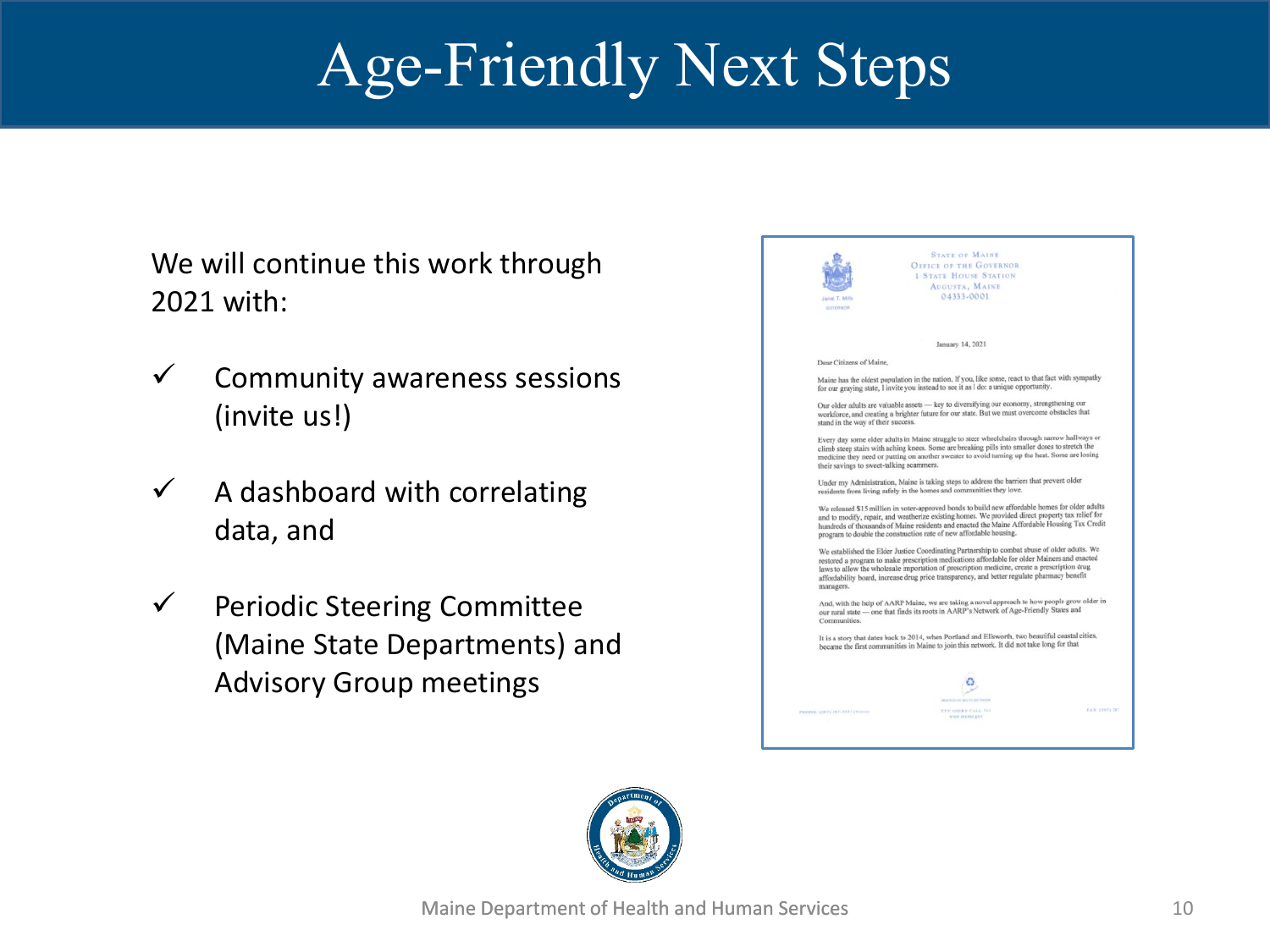# Acknowledgements

- $\triangleright$  For this work, Maine partnered with AARP Maine
- $\triangleright$  Maine recruited Public Allies, a national organization dedicated to advancing social justice by engaging the leadership capacities of people (2 positions for 10 months)
- $\triangleright$  Additional 2, 8-week COVID-19 Corps, to assist with studying the pandemic's impact on Age-Friendly Communities